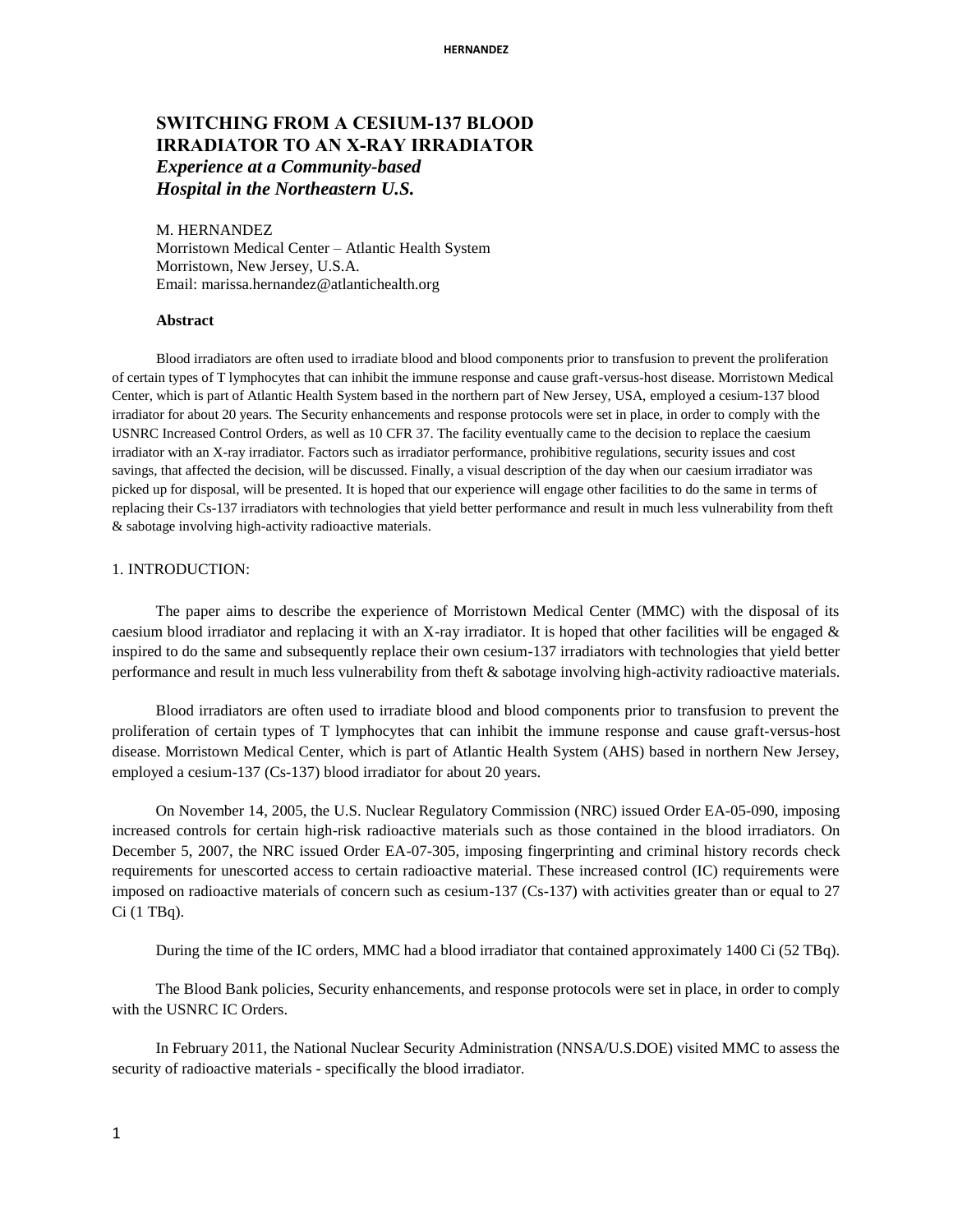AHS/MMC volunteered to participate in NNSA's Global Threat Reduction Initiative (GTRI) program, which is now referred to as the Office of Radiological Security (ORS). The goal of the program is to bolster the security of radioactive materials, both nationally and globally. NNSA agreed to cover 100% of the costs for numerous necessary systems/installations to enhance security. The security enhancements were incorporated into the existing site access control system: intrusion detection system, CCTV system, installation of a remote monitoring system (RMS)

U.S.NRC Title 10 CFR Part 37 took in effect on March 19, 2016 in New Jersey. It superseded the previous IC orders. It imposed further requirements on security protocols & procedures such as:

- Reinvestigation every 10 years for any individual with unescorted access (fingerprinting and an FBI identification and criminal history records check);
- Establishment of "Security Zones" as well as "continuous physical barriers" involving access via established control points or direct control by approved individuals;
- Maintaining capability to continuously monitor & detect without delay, all unauthorized entries into Security Zones;
- Appropriate Security training, both initial and annually, not to exceed 12 months

# 2. RATIONALE BEHIND THE DECISION TO REPLACE THE CESIUM IRRADIATOR AND SUBSEQUENT EXPERIENCES WITH USING THE X-RAY IRRADIATOR

MMC eventually came to the decision to dispose the caesium irradiator and replace it with an X-ray irradiator as part of the ORS Caesium Irradiator Replacement Project (CIRP). Factors such as irradiator performance, prohibitive regulations, security issues and cost savings, affected the decision.

### **2.1. Increased efficiency and throughput from x-ray irradiators**

Switching to an X-ray irradiator increased efficiency and throughput at MMC, as shown in Table 1.

# TABLE 1. EFFICIENCY & THROUGHPUT COMPARISONS BETWEEN A CESIUM IRRADIATOR & AN X-RAY IRRADIATOR

|                    | Caesium Irradiator (IBL-437C)<br>$($ ~1100 Curies at disposal date) | X-ray Irradiator                                  |
|--------------------|---------------------------------------------------------------------|---------------------------------------------------|
| Turnaround<br>Time | 12 minutes / cycle                                                  | $<$ 5 minutes / cycle                             |
| Cycle Time         | Increases every month due to<br>decaying radioactive source         | Never changes                                     |
| Workload           | Can irradiate 1-2 products/units at a<br>time                       | Can irradiate up to 6 products/units at a<br>time |
| Product Types      | Cannot combine different blood<br>products                          | Can do multiple types of products at a time       |

The quicker turnaround time as well as the ability to irradiate up to 6 products/units at a time yielded improved patient care, especially in the Outpatient areas as well as the Neonatal Intensive Care Unit (NICU) at MMC.

The following feedback were expressed by various laboratory personnel in the Blood Bank at MMC, when asked how their x-ray irradiator compared with their former caesium irradiator:

— "There is no comparison"

— "Minimal maintenance on the x-ray irradiator"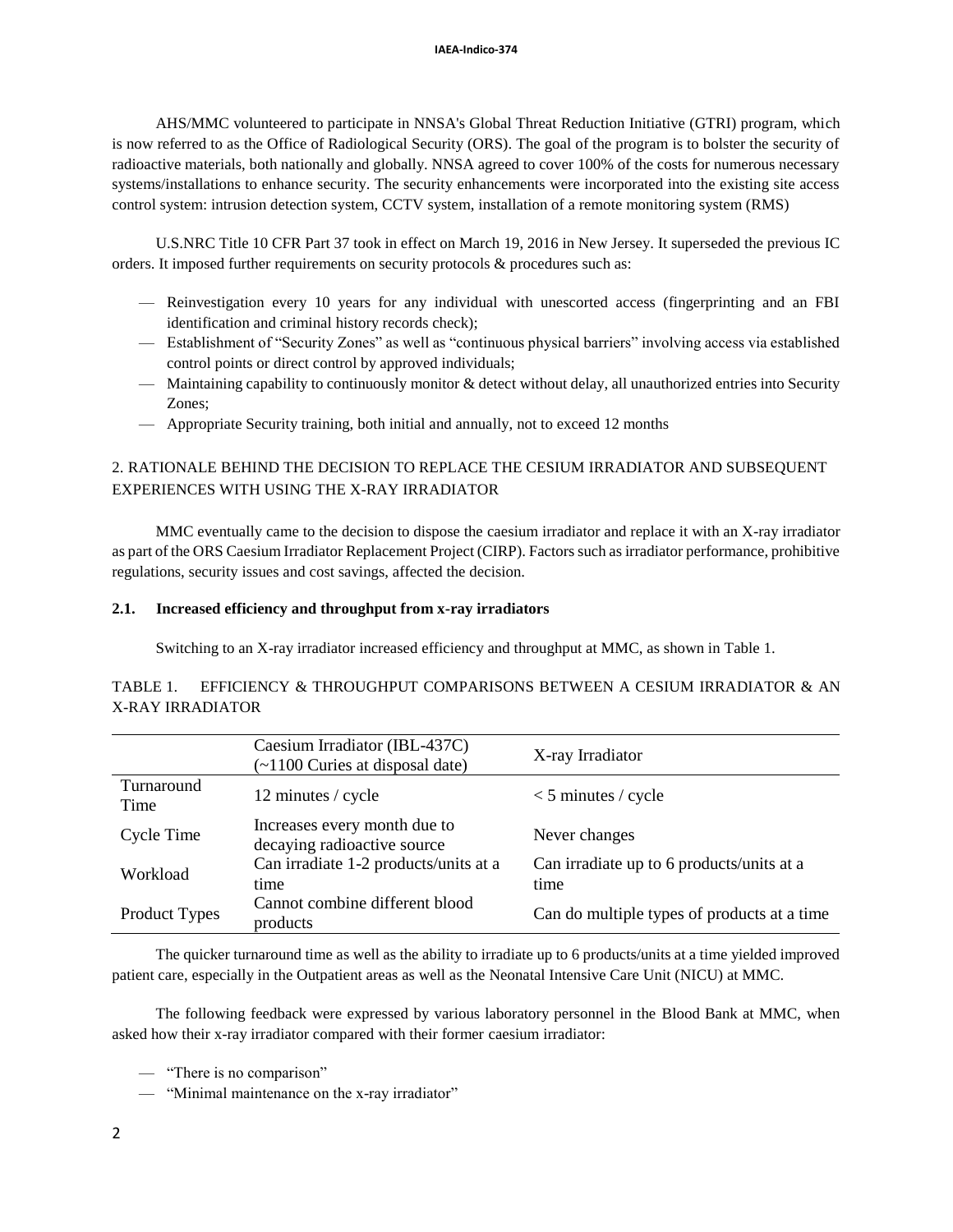- "Higher throughput"
- "No separate water hook-up needed"
- "One day during the first week of use, the x-ray irradiator faulted 4 times only happened that time no other instances; if it happens again, we simply call the vendor and they will deploy service personnel"
- "No security issues"

From the time the X-ray irradiator was operational at MMC, from August 2017 to the present, there have only been:

- Three corrective services performed by the vendor. These included replacements of a control board and an HV cable and yielded a total downtime of less than 45 minutes.
- Two annual preventive maintenance services, at approximately 2.5 hours each time, yielded a total downtime of less than 30 minutes. During such maintenance periods, the service technician can allow interruptions to let the staff perform irradiations, if necessary. In addition, when such services are anticipated, the facility is able to irradiate products ahead of time.

### **2.2. More prohibitive and costly regulatory requirements on caesium irradiators**

Based on our experience at MMC, the regulatory requirements for caesium irradiators are more prohibitive and costly than those for X-ray irradiators, as described in Table 2.

# TABLE 2. REGULATORY REQUIREMENT COMPARISONS BETWEEN A CESIUM IRRADIATOR & AN X-RAY IRRADIATOR

| Caesium Irradiator (IBL-437C)                     | X-ray Irradiator                          |  |
|---------------------------------------------------|-------------------------------------------|--|
| $(\sim 1100$ Curies (41 TBq) at disposal date)    | must comply with                          |  |
| must comply with 10 CFR 37:                       | NJ Department of Environmental Protection |  |
| (T&R requirements, Security, etc.)                | (NJDEP) Cabinet X-ray Regulations:        |  |
| T&R Background Checks by HR                       | <b>Annual Physics Testing</b>             |  |
| Fingerprinting – initially $\&$ every 10 years    | Semi-annual Door Interlock checks         |  |
| Annual Refresher Training - Security Program      |                                           |  |
| Annual Review of the Access Authorization         |                                           |  |
| Program                                           |                                           |  |
| & the Security Program                            |                                           |  |
| Local Law Enforcement Agency (LLEA) -             |                                           |  |
| Annual Training; Annual signed agreement;         |                                           |  |
| Facility Security updates; Incident notifications |                                           |  |
| Quarterly RMS testing by Security & the Alarm     |                                           |  |
| Co.                                               |                                           |  |
| 24/7 Security Surveillance of the Irradiator      |                                           |  |
| (Redundant Systems); High-level Security          |                                           |  |
| <b>Measures</b>                                   |                                           |  |

We had a total of almost 300 staff & contractors who were required to meet the Trustworthiness & Reliability (T&R) requirements of 10 CFR 37, 75% of which were required to be fingerprinted, as well as undergo FBI background checks.

The manufacturer's specifications on our X-ray irradiator requires:

— Monthly door interlock checks, instead of the semi-annual frequency that the NJDEP requires.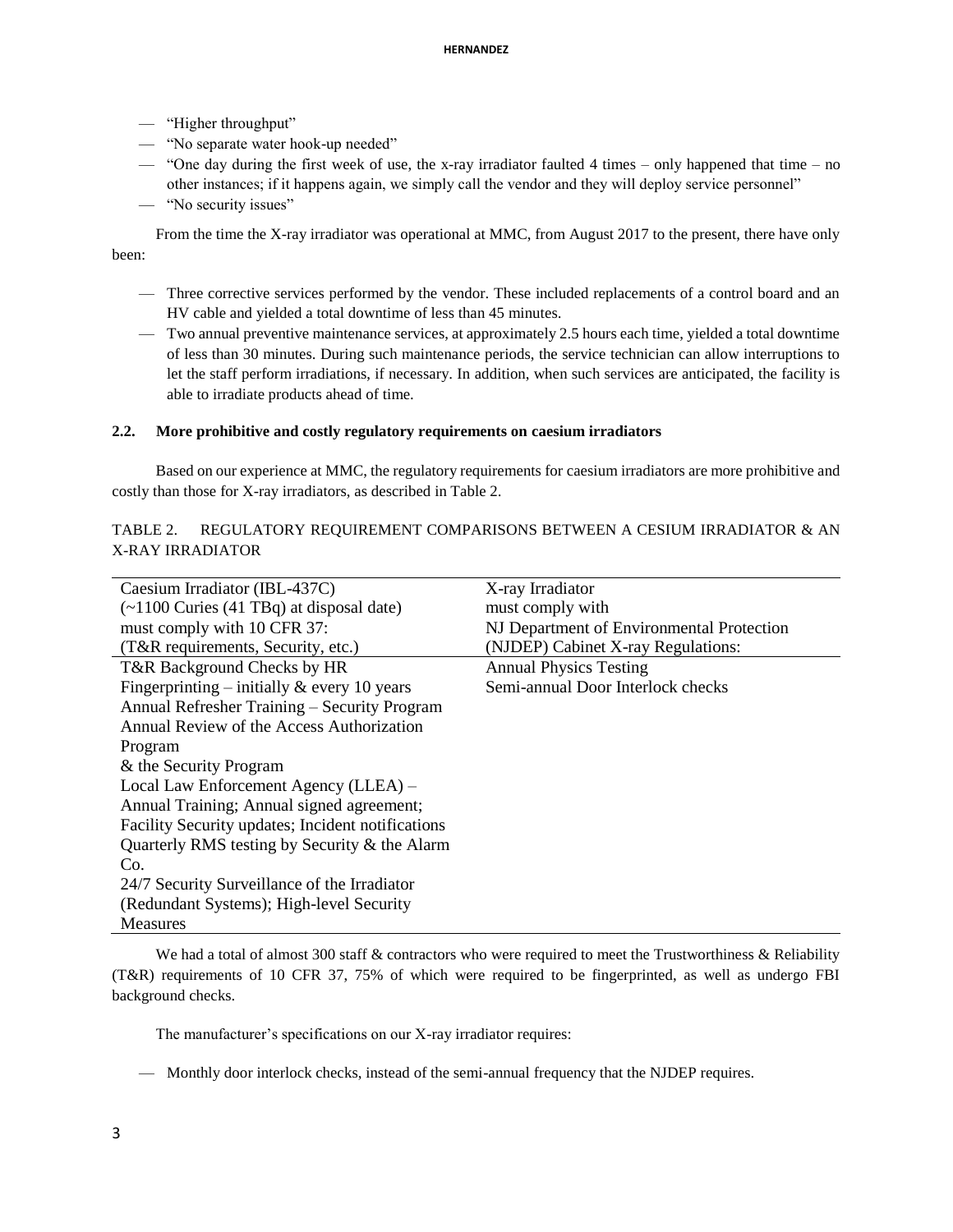- Semi-annual dosimetry phantom test an irradiation cycle is run on a phantom that is sent to our facility; we in turn, send the phantom to a calibration facility in Texas for dosimetry readings.
- As needed, a condition cycle is run whenever the irradiator is not used during an entire work shift, causing the condition light to illuminate. No conditioning required if the irradiator is used constantly.

### **2.3. Issues and protocols related to security requirements**

In order to remain in compliance with the 10 CFR 37 requirements, there were several issues and protocols related to Security, as shown in Table 3.

# TABLE 3. SECURITY ISSUES AND PROTOCOLS ON A CESIUM IRRADIATOR

| Caesium Irradiator (IBL-437C)                                                                           |  |  |
|---------------------------------------------------------------------------------------------------------|--|--|
| $\sim$ 1100 Curies (41 TBq) at disposal date)                                                           |  |  |
| Facility/Community vulnerability to terrorism (cesium-137 is an attractive radioactive source candidate |  |  |
| for WMDs)                                                                                               |  |  |
| <b>Conduct Fingerprinting</b>                                                                           |  |  |
| Attend Annual Refresher Training – Security Program                                                     |  |  |
| Perform Annual Review of the Access Authorization Program & the Security Program                        |  |  |
| LLEA Coordination – Coordinate annual training; Site tours; Annual signed agreement; Updates            |  |  |
| Conduct Quarterly RMS testing; Coordinate with Alarm Co.                                                |  |  |
| Ensure 24/7 Security Surveillance of the Irradiator (Redundant Systems); High-level Security Measures   |  |  |

Medical facilities such as MMC are a vulnerable target for terrorist infiltration involving radioactive materials. They are typically open-access facilities with limited security measures.

### **2.4. Considerable expense reduction when an x-ray irradiator is employed instead of a caesium irradiator**

Cost is another imperative deciding factor for switching to an alternative technology for blood irradiation. Table 4 shows that doing so can yield considerable savings.

### TABLE 4. EXPENSES/SAVINGS – CESIUM IRRADIATOR VS. X-RAY IRRADIATOR

| Caesium Irradiator (IBL-437C)<br>$(\sim 1100$ Curies (41 TBq) at disposal date)                                                                                                                                                                                                                               | X-ray Irradiator                                                                                                  |
|---------------------------------------------------------------------------------------------------------------------------------------------------------------------------------------------------------------------------------------------------------------------------------------------------------------|-------------------------------------------------------------------------------------------------------------------|
| 10 CFR 37 Requirements:                                                                                                                                                                                                                                                                                       | Caesium Irradiator Replacement Project<br>$(CIRP)$ :                                                              |
| HR Staff hours for T&R Background Checks                                                                                                                                                                                                                                                                      | 50% reimbursement on X-ray irradiator Cost<br>(Total cost (including 1-year warranty) $\sim$<br><b>US\$250k</b> ) |
| Fingerprinting – Security staff hours; NRC<br>processing charges US\$26/fingerprint card<br>Security staff hours for Quarterly RMS testing,<br>other periodic testing<br>High cost of security enhancements; Periodic<br>maintenance cost on security equipment after the<br>federal contract period runs out | 100% coverage of caesium irradiator Pick-up<br>& Disposal                                                         |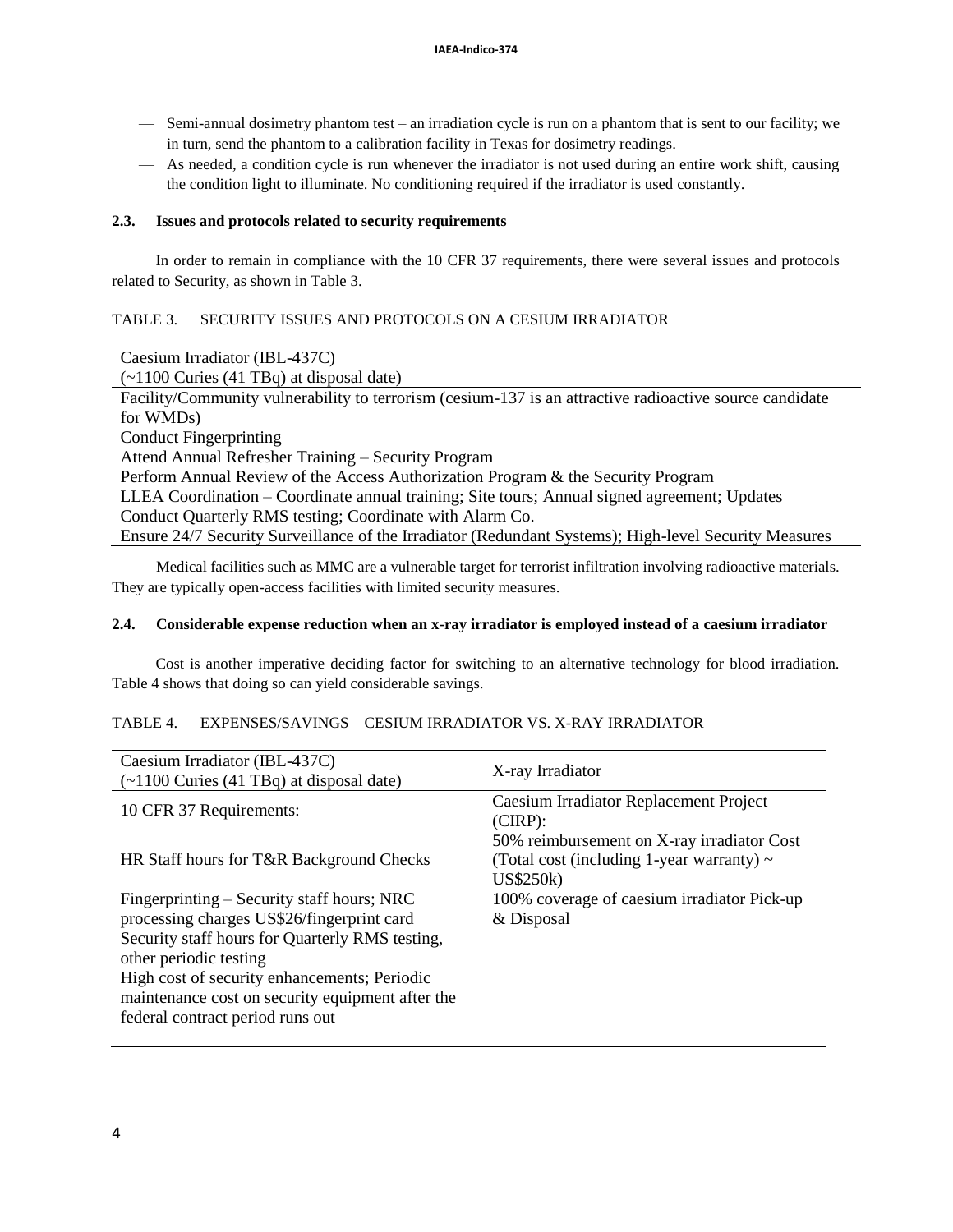### **2.5. Requirements and expectations from ORS CIRP participation after x-ray irradiator installation**

As part of the ORS CIRP participation, upon installation of the new X-ray irradiator, Pacific Northwest National Laboratory (PNNL) requires that the facility submit a report in Excel format, specifying the amount and type of product irradiated, cycle time of irradiation, and any issues that arise. This can be done by collecting daily irradiation statistical user and product data. The report shall be supplied on a quarterly basis for a period of one year, together with all manufacturer and/or contractor service/repair reports, if any.

The reimbursement check for 50% of the X-ray irradiator cost, was received from PNNL, one month after the caesium irradiator pick-up.

# 3. TIMELINE AND DESCRIPTION OF THE EVENTS ON THE DAY OF THE CESIUM IRRADIATOR DISPOSAL PICK-UP

Overall, the preparations for and execution of the irradiator disposal pick-up, were carried out accordingly. As shown in Table 5, preparations and pick-up occurred within 8 hours as expected.

# TABLE 5. TIMELINE FOR THE DISPOSAL PICK-UP OF THE CESIUM IRRADIATOR AT MORRISTOWN MEDICAL CENTER BY IDAHO NATIONAL LABORATORY (INL)

| $7:00-11:00$ a.m.    | Removal company staff prepared the caesium blood irradiator, located in the    |  |
|----------------------|--------------------------------------------------------------------------------|--|
|                      | <b>Blood Bank</b>                                                              |  |
| $7:30$ a.m.          | Crane arrival                                                                  |  |
| $8:00$ a.m.          | Arrival of trailer/cask and INL personnel                                      |  |
| $11:00$ a.m.         | Removal company staff wheeled out the irradiator from the Blood Bank, out to   |  |
|                      | the parking lot area next to the trailer.                                      |  |
| $11:00$ a.m. $-3:00$ | INL prepared the irradiator for transport – including leak tests and radiation |  |
| p.m.                 | surveys.                                                                       |  |
| $3:00$ p.m.          | Trailer transporting the cask containing the irradiator, left MMC.             |  |

Finally, a visual description of the day when the caesium irradiator was picked up from MMC for disposal, is shown below.



*FIG. 1. Caesium irradiator with the cover removed*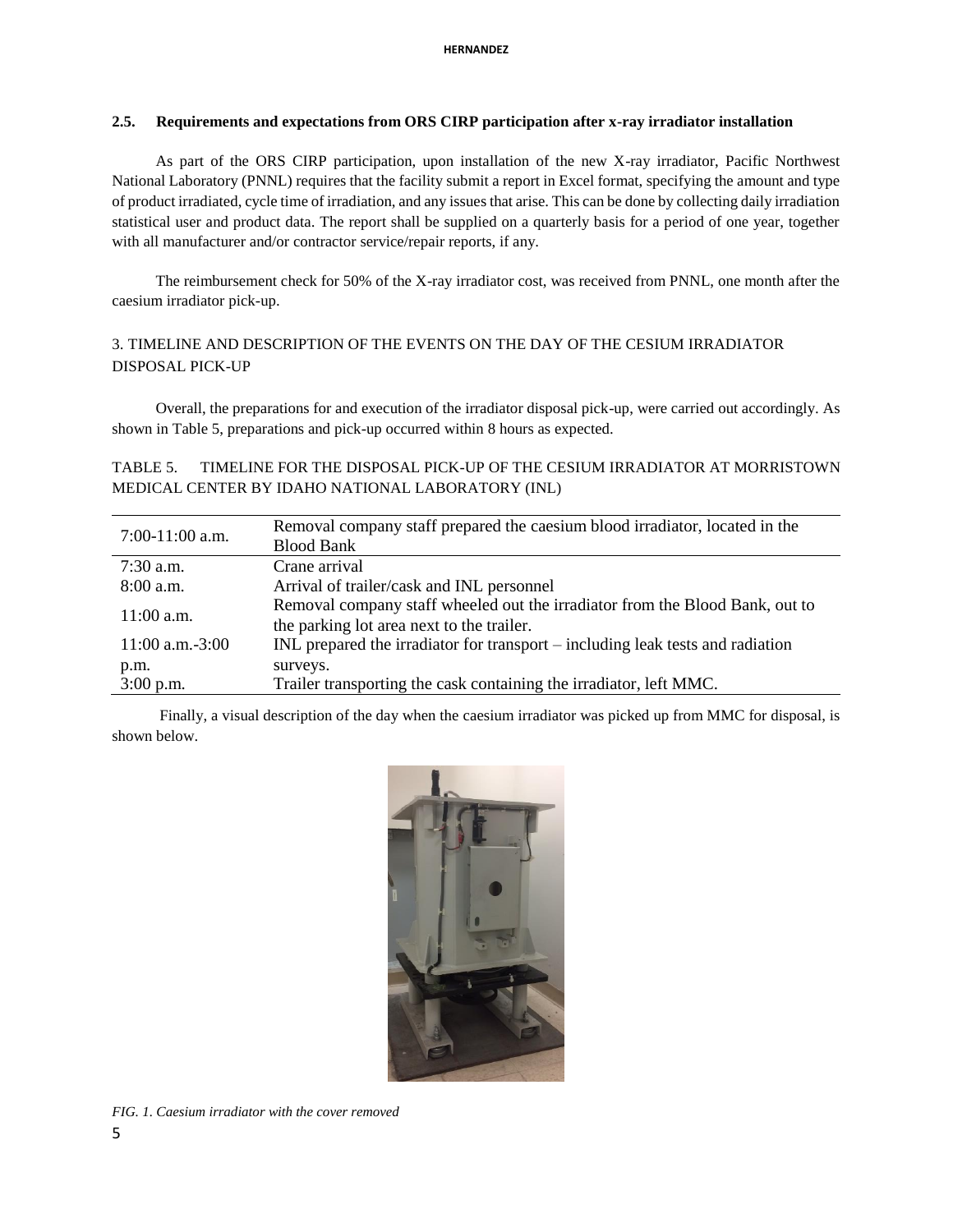

*FIG. 2. Disposal Preparation of the caesium irradiator*



*FIG. 3. Caesium irradiator being transported out of the Blood Bank*



*FIG. 4. The Crane and the Cask in the parking lot behind the hospital*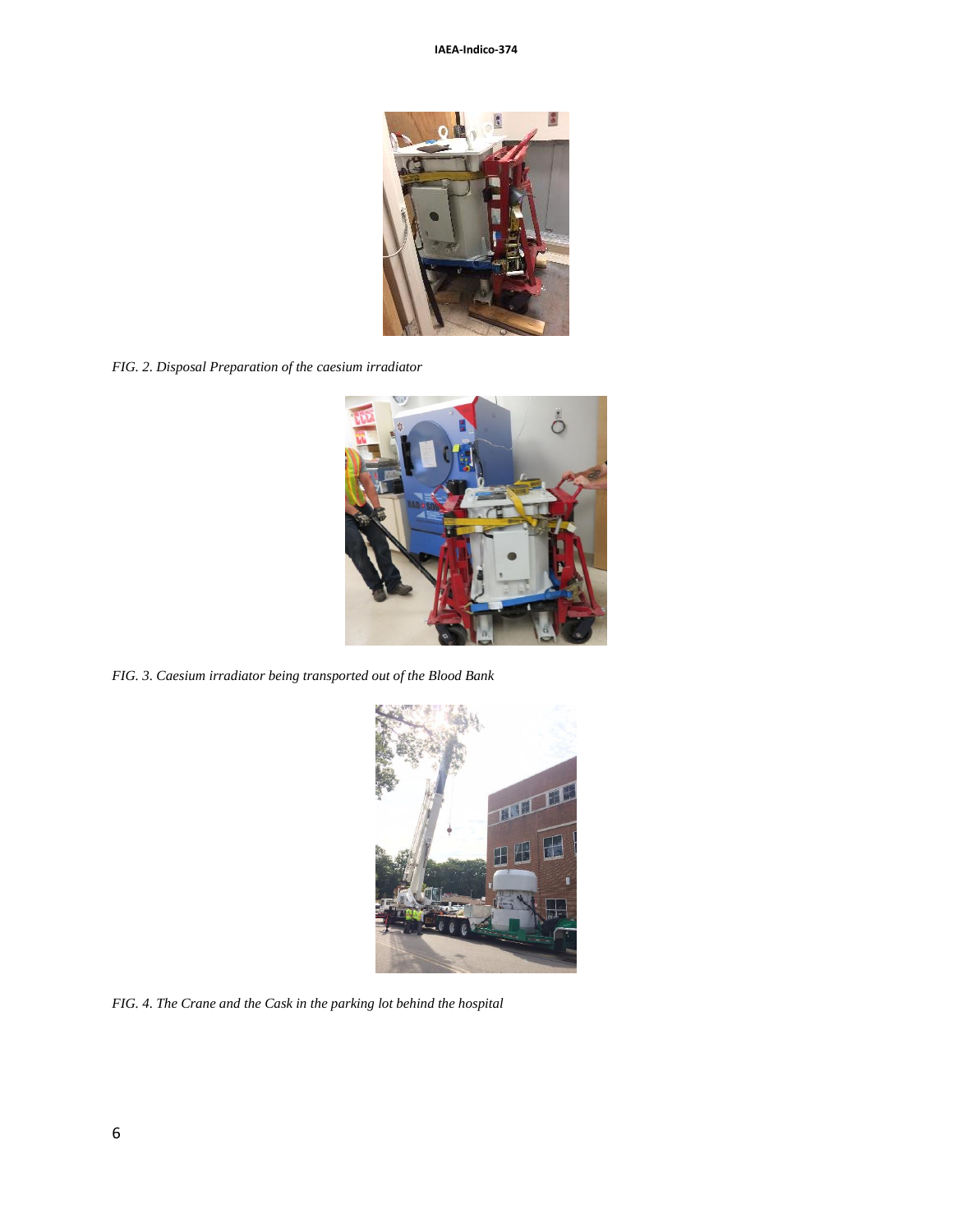

*FIG. 5. Caesium blood irradiator being hoisted into the cask*



*FIG. 6. Trailer hauling the cask containing the irradiator, as it leaves the facility*

# 4. FACTORS THAT DETER FACILITIES FROM SWITCHING TO ALTERNATIVE TECHNOLOGIES

Facilities that are considering switching from a caesium irradiator to an X-ray irradiator, may be having some notions or perceiving certain drawbacks that would deter them from doing so:

- Resistance to change
- Possible loss of research grant funding from agencies such as the NIH note that it is said that the NIH is technology agnostic so long as the researcher demonstrates the effectiveness of the irradiator; in any case, the importance of this consideration varies from user to user.
- X-ray irradiator performance issues note that generally, these no longer apply to the newer units
- X-ray irradiators generate heat; however, this can be solved by adequate ventilation and alleviated by a highperformance chiller.
- Cost for service contract is approximately \$17,500 per year per irradiator
- Cost of x-ray tube replacement is approximately \$20,000; note that irradiator x-ray tubes can typically last up to 7-10 years

All things considered, the author believes that switching from a caesium irradiator to an X-ray irradiator, yields benefits which far outweighs the drawbacks, if any.